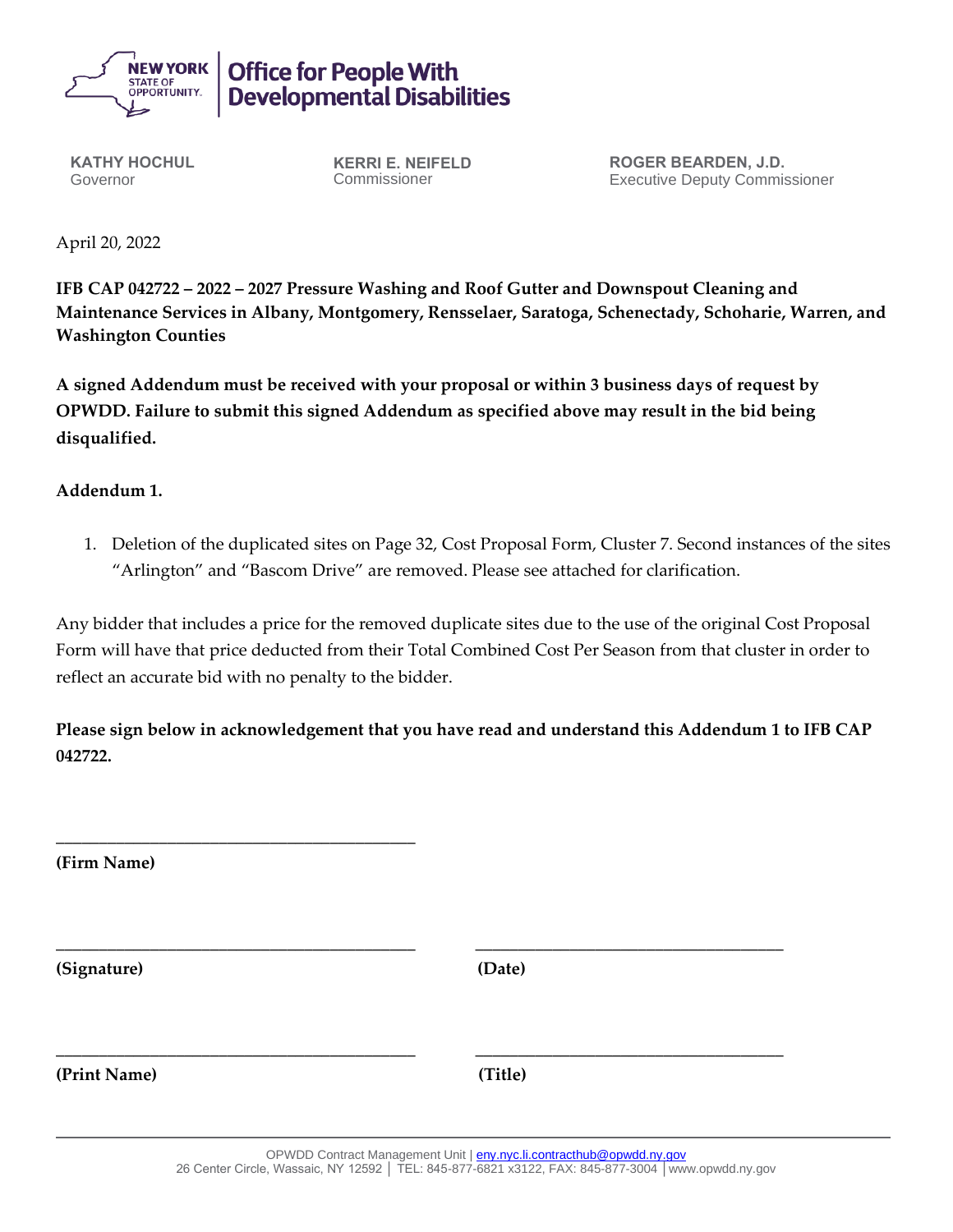

## Office for People With<br>Developmental Disabilities

**KATHY HOCHUL** Governor

**KERRI E. NEIFELD** Commissioner

**ROGER BEARDEN, J.D.** Executive Deputy Commissioner

Sincerely,

for dyn

Keith Ryer Contract Management Specialist 1 845-877-6821 ext 3321 Keith.x.ryer@opwdd.ny.gov